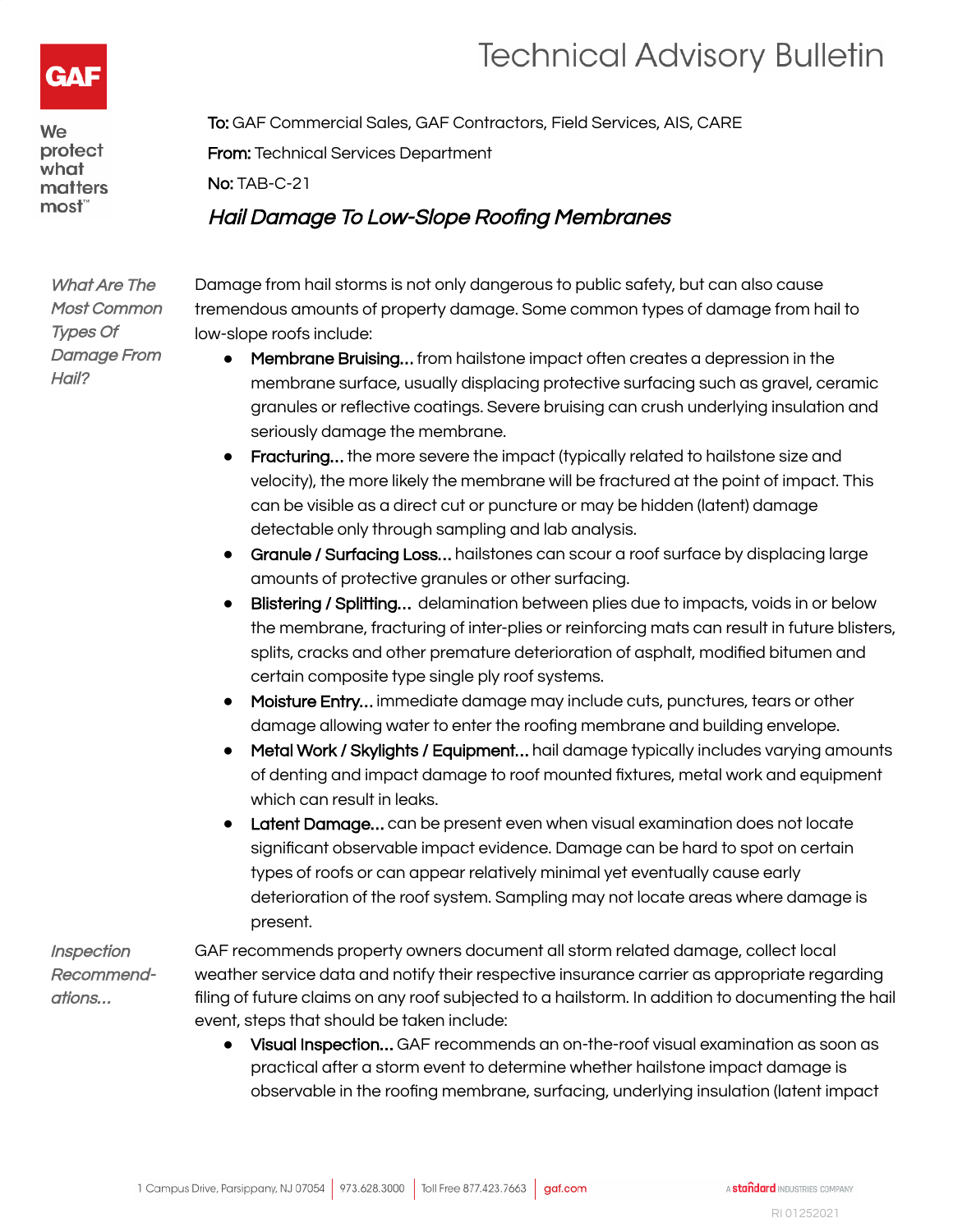dents), composition flashings, rooftop equipment, metal work and roof mounted fixtures. OSHA safety requirements need to be followed when walking on any roof.

- Documentation… Inspection should record instances of visible damage located throughout the roofing system with photo documentation.
- Courtesy Inspections on GAF Guarantee projects... GAF will provide a courtesy visual inspection upon written request by the Building Owner for roofing installations covered by a GAF Diamond Pledge™ Roof System Guarantee.
- Cut Tests and Lab Analysis... GAF typically does not take field cut tests or perform laboratory analysis on hail damaged roofs. Where a more detailed sampling and analysis of roof system damage is needed, GAF will recommend field sampling by the property owner for testing at an accredited lab and will provide technical support for review of the results.

What Should Be Done To Repair Emergency Repairs… the property owner should arrange for temporary emergency repairs to prevent further damage to the roof or building interior.

- **Hailstorm** Damage?
- Use a repair contractor certified by GAF.
- Notify GAF in writing as soon as possible if the roof is covered by GAF's guarantee.
- Use only suitable temporary repair materials and methods as recommended by GAF.

Permanent Repairs.... permanent repairs should be completed as soon as possible to reduce the potential for further damage.

- Permanent repairs are typically completed with materials to match the existing roofing system and usually require removal of temporary repairs and any wet or damaged areas.
- For roof membranes covered by a GAF roof system guarantee, follow GAF's requirements for repairs as required to restore guarantee coverage.
- Use only repair contractors certified by GAF.
- Roof systems not eligible for restoration of guarantee coverage may still be considered by the property owner for repairs after consideration of future service versus the cost of repairs.

Re-cover… where no more than one roof system is in place, many damaged roofs can be evaluated for installation of a re-cover roofing system avoiding the cost of tear-off and saving valuable thermal insulation. Damaged or wet areas must be removed and replaced prior to any re-cover installation.

Overlays… GAF does not generally recommend "re-capping" an existing hail damaged membrane with another ply of roofing material or cap sheet. Installation of additional roofing plies without proper separation between roofs usually results in moisture entrapment, blistering and premature failure of the overlay due to uncorrected deficiencies.